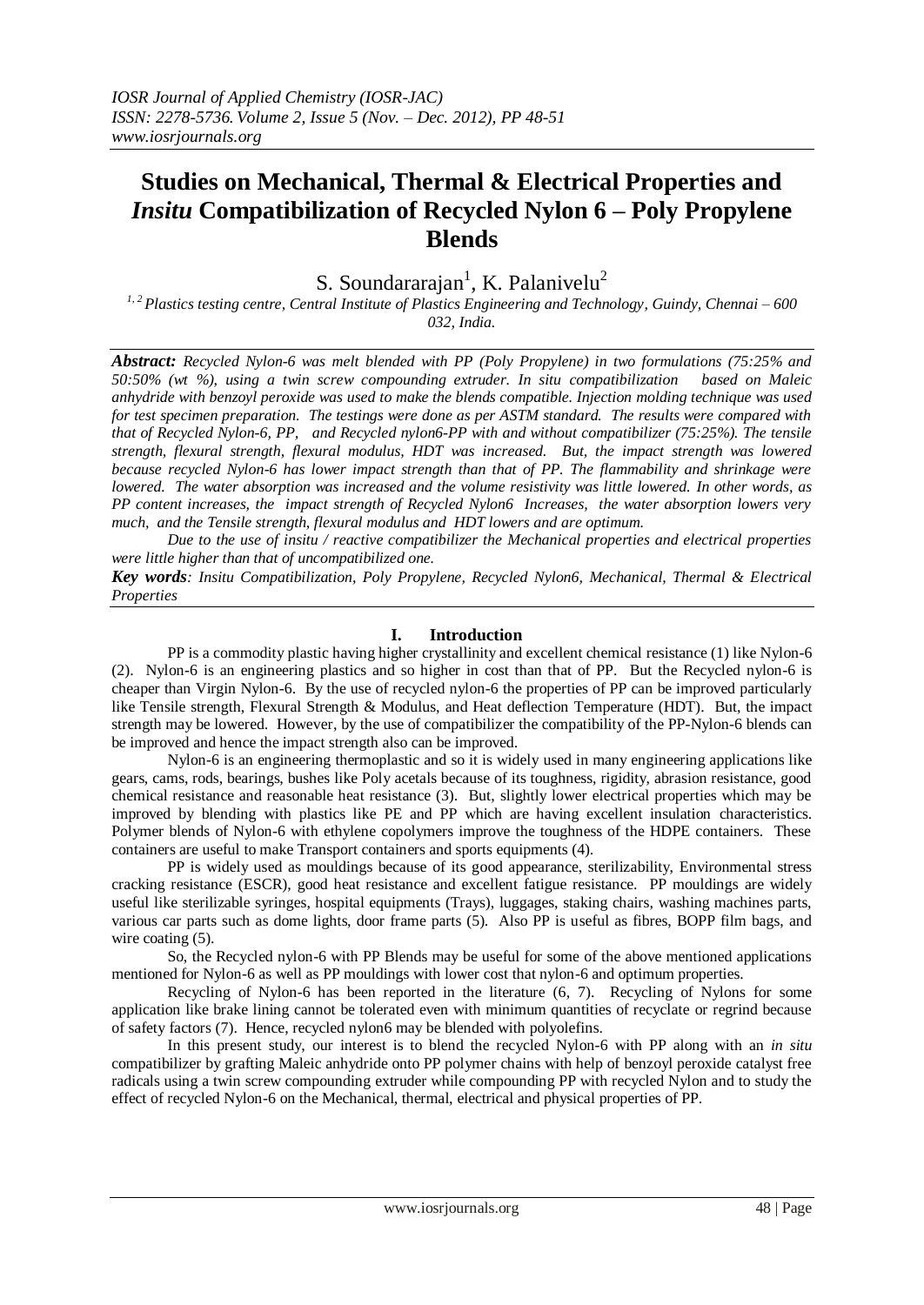### **II. Experimental**

### **2.1 Materials**

 PP (Inj Grade, Trade name Koyalene) having MF1 10 was used. It was obtained from Reliance petrochemicals, Mumbai. Nylon-6 was obtained from SRF Ltd., Manali, Chennai (Inj Grade, Trade name Tufnyl). Maleic Anhydride (MAn) and Benzoyl peroxide (BPO) were obtained from BDH Chemicals supplier, Chennai. The Nylon-6 was injection moulded into different test specimens. The test specimens, sprues, runners and gates were cut into small pieces using a scrap grinder and used in this study.

### **2.2 Methods**

### **2.3 Twin Screw Compounding**

The Recycled Nylon-6 with PP were thoroughly mixed in a High speed mixer and then further mixed with Maleic anhydride and benzoyl peroxide. The maleic anhydride will be grafting on the PP chains while compounding at high temperature in the twin screw extruder. Also, the maleic anhydride group will be reacting with the end amine (-R-NH<sub>2</sub>) groups of Nylon-6; these reactions lead to the reactive compatibilization of PP with Nylon-6: The Extruder has two co-rotating screws (Berstorff, Germany) which blends the Nylon-6 with PP homogeneously. The Temperature range used for the melt blending is given below.

Zone 1 2 3 4 5 6 7 8 9 10 (Die)

Temp( ºC) 140 160 180 220 225 235 240 245 250 245

The extrudate was cooled through a water trough and then chopped into granules using a chopper cutter.

## **2.4 Injection Molding**

The compounded granules were used again to make Test specimens by an injection molding machine (SP 130 *Klacknar Windsor*) as per ASTM standard. The samples were then conditioned and tested as per ASTM standards (8).

### **III. Results And Discussion**

The blends of recycled Nylon-6 with PP were made in two formulations B and C (75:25 and 50:50 wt% of Recycled Nylon 6 and PP) using a twin screw extruder. *In situ* compatibilizer was used in these two formulations. For 75:25 composition one more formulation, without compatibilizer (formulation A) was also made. The properties of these blends were given in the Table I and II. Some of the properties are shown in the Figure 1-3. From the melting points study, one can easily identify the presence of PP and Nylon-6 in these polymer blends.

It is observed that the blends of Recycled Nylon 6-PP has higher values of Tensile Strength and lower elongation than that of PP but lower than that of Recycled Nylon6 (Fig 1). Similarly, the flexural strength and modulus were higher than that of PP since Nylon-6 has higher values than that of PP. The Impact strength values of these blends are also increasing as the PP percentage was increasing since PP has higher impact strength values than that of Recycled Nylon.(Fig 2) The hardness was decreasing since PP has lower Hardness than that of Recycled Nylon-6 (Table I).

The HDT (Heat Deflection Temperature) was increasing since Recycled Nylon-6 has higher HDT value than that of PP. The flammability (rate of burning) decreases since nylon is self-extinguishing while PP is flammable.

| Property                | Unit    | Recycled | Formulation |       |                             | PP   |
|-------------------------|---------|----------|-------------|-------|-----------------------------|------|
|                         |         | Nylon-6  | A           | B     | $\mathcal{C}_{\mathcal{C}}$ |      |
|                         |         |          | 75:25       | 75:25 | 50:50                       |      |
| Tensile Strength        | M Pa    | 55.8     | 36.5        | 40.2  | 27.6                        | 17.8 |
| Elongation              | %       | 66       | 92          | 128   | 130                         | 252  |
| At Break                |         |          |             |       |                             |      |
| Flexural Strength       | M Pa    | 71.5     | 50.1        | 49.6  | 42.1                        | 32.3 |
| <b>Flexural Modulus</b> | M Pa    | 3678     | 2784        | 2864  | 2313                        | 1364 |
| <b>Impact Strength</b>  |         | 7        | 7.84        | 8     | 13                          | 16   |
| Izod, notched           | Kgcm/cm |          |             |       |                             |      |
| Hardness,               | R Scale | 100      | 92          | 84    | 87                          | 79   |
| Rockwell                |         |          |             |       |                             |      |

**Table I Mechanical properties of Recycled Nylon 6 – PP blends**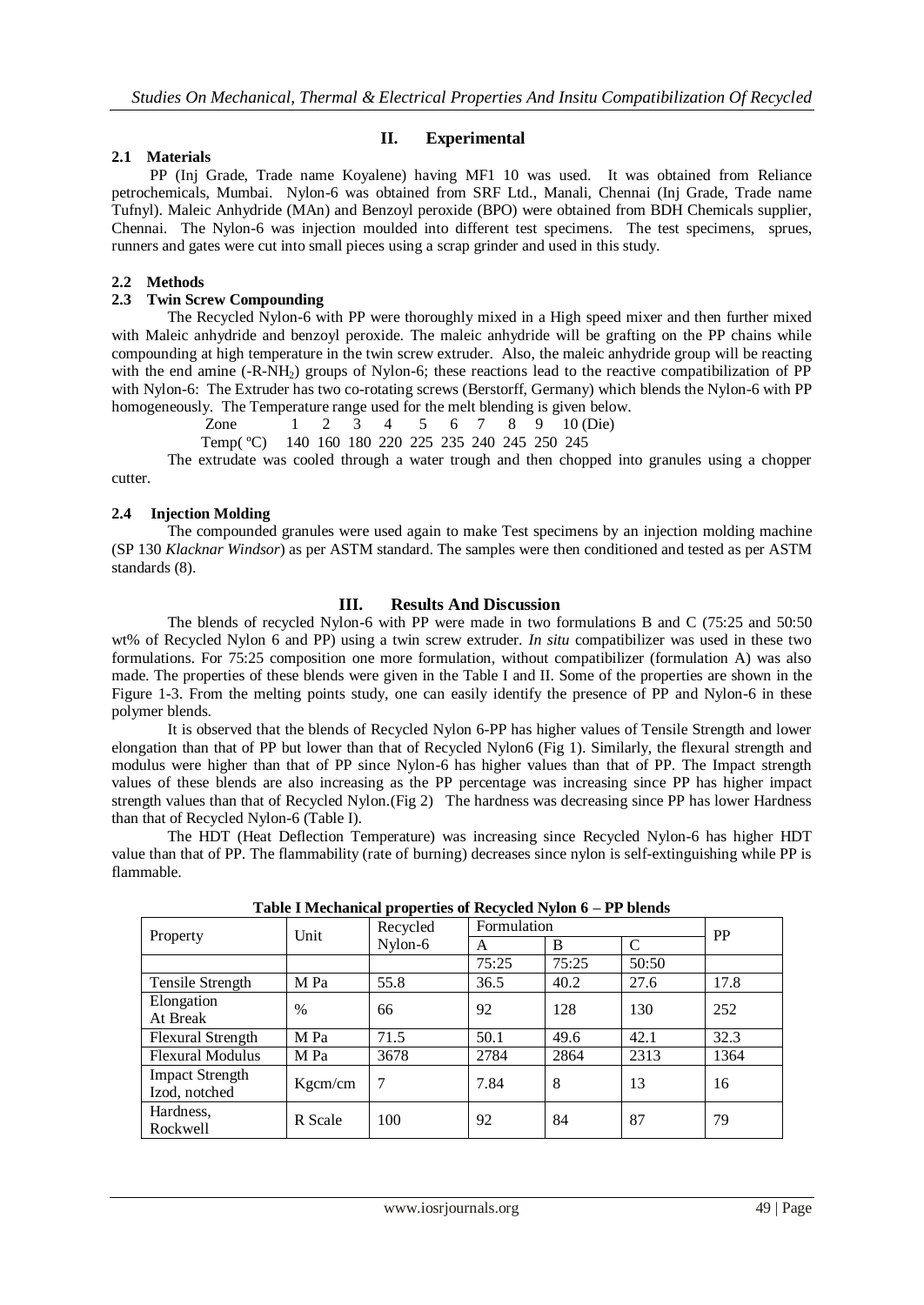| which is a morning meeting man any $\mathcal{L}$ is the properties of all $\mathcal{L}$ and $\mathcal{L}$ , $\mathcal{L}$<br>Property | Unit       | Formulation<br>Recycled |                   |          |                   | <b>PP</b>  |
|---------------------------------------------------------------------------------------------------------------------------------------|------------|-------------------------|-------------------|----------|-------------------|------------|
|                                                                                                                                       |            | $N$ ylon-6              | A                 | B        |                   |            |
| Arc Resistance                                                                                                                        | <b>Sec</b> | 152                     | 132               | 123      | 166               | 274        |
| Volume Resistivity                                                                                                                    | Ohm-cm     | 3.9x1012                | $3.0 \times 1012$ | 1.1x1013 | $1.5 \times 1013$ | 3.3 x 1013 |
| Flammability<br>(Horizontal Burning)                                                                                                  | cm/min     | 1.09                    | 2.15              | 2.18     | 2.20              | 2.58       |
| Heat deflection<br>Temperature<br>At 18.5 Mpa                                                                                         | C          | 67                      | 66                | 65       | 61                | 59         |
| Water absorption<br>(for 24 hours at 23 C)                                                                                            | %          | 2.16                    | 1.23              | 1.09     | 0.33              | 0.01       |

| Table II Thermal, Electrical and Physical properties of Recycled Nylon 6 – PP blends |  |  |  |
|--------------------------------------------------------------------------------------|--|--|--|
|--------------------------------------------------------------------------------------|--|--|--|

Formulation A: without compatibilizer 75:25 Re NY 6-PP Formulation B: 75:25 Re NY 6-PP with compatibilizer, & C: 50:50 Re Ny 6-PP with compatibilizer



Fig1 Tensile Strength of Recycled Nylon6-PP blends in comparison with Recycled Nylon6 and PP



Fig 2 Izod Impact Strength of Recycled Nylon6-PP blends in comparison With Recycled Nylon6 and PP



Fig 3 Water absorption of Recycled Nylon6-PP blends in comparison with Recycled Nylon6 and PP

Nylon-6 has higher moisture absorption and lower volume resistivity than that of PP. So, these properties are reflected in the blends. I.e. The blends have lower water absorption (Fig 3) and higher volume resistivity than that Recycled Nylon6. But, there is no regular trend in the arc resistance.